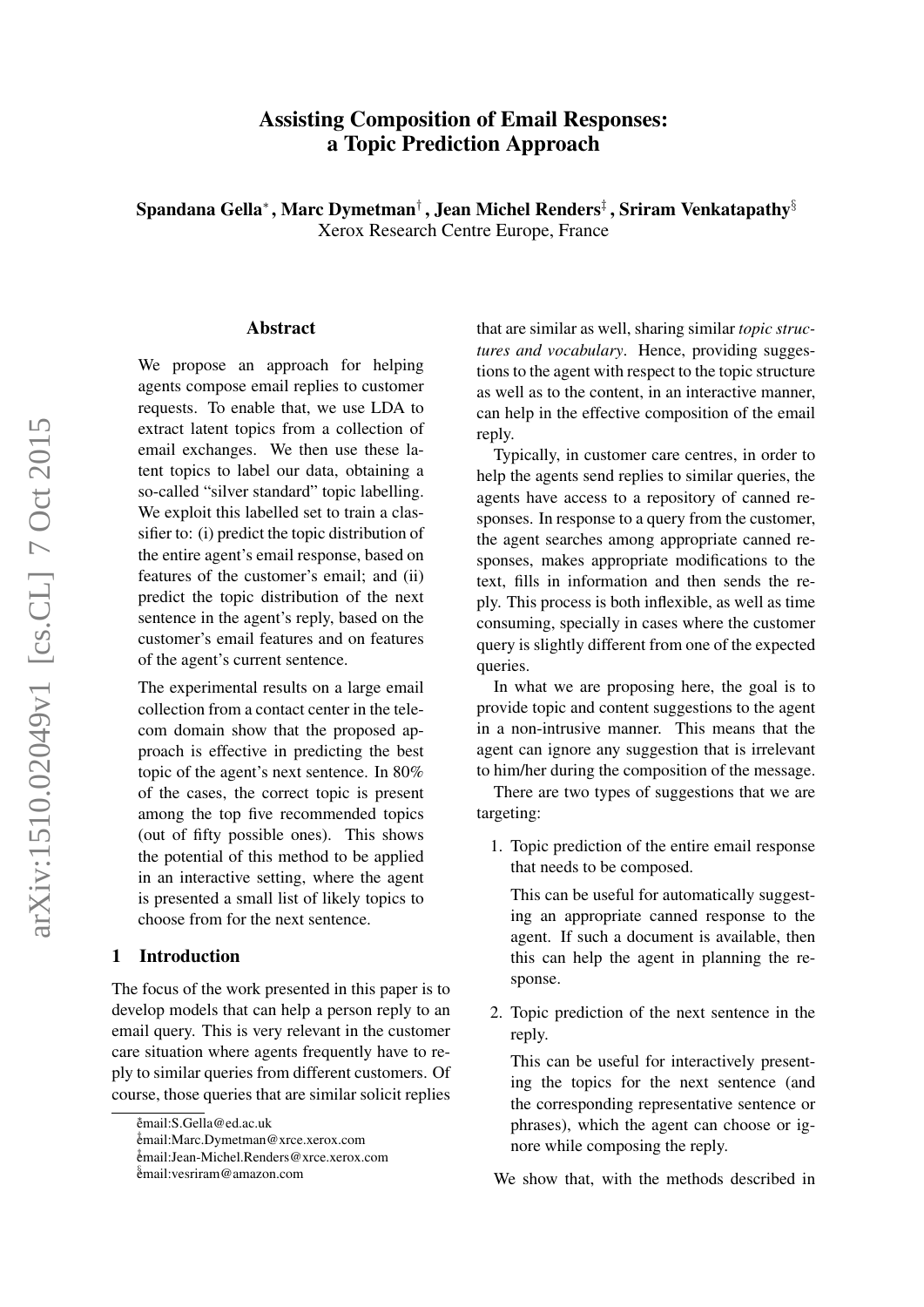this paper, topic prediction of the entire email response as well as of the next sentence, can be made with reasonably high accuracy, making these predictions potentially useful in a scenario of interactive composition. We note however that these methods could not lead to a fully automatic composition, because, as all techniques that rely only on such textual training data, they do not have access to knowledge bases or similar external resources that the agent needs to consult in order to provide detailed and specific answers.

We evaluated our methods on a set of email exchanges in the Telecom domain in a customer care scenario. Three kinds of experiments were conducted:

- 1. Investigating the influence of the customer's email on the word-level perplexity of the agent's response, to validate and quantify our basic assumption that the context given by the customer's query strongly conditions the agent's response. The details are presented in Section [5.](#page-3-0)
- 2. Predicting the topics in the agent's response given the customer's query. See Section [6.1](#page-3-1) for details.
- 3. Predicting the topic(s) in the agent next sentence given the context of his/her previous sentences (in addition to the customer's query). See Section [6.2](#page-4-0) for details.

## 2 Related Work

Most works addressing "email text analytics" in the past few years have been on classification and summarization. Email classification has proven to be useful in many standard applications such as spam detection and filtering high-priority messages. Research themes such as summarization and question answering came into focus because of the need of better interpreting the overwhelming amount of emails/messages generated with the advent of email groups and discussion forums. One of the earlier contributions to email summarization was the work by [\(Muresan et al.,](#page-8-0) [2001\)](#page-8-0) whereas [\(Rambow et al., 2004\)](#page-8-1) extended it to email threads; Scheffer et al. [\(2004\)](#page-8-2) on the other hand proposed semi-supervised classification techniques for question answering in the context of such threads.

Some of the recent classification and summarization techniques have been based on"speech

acts" or "dialog acts" such as *proposing a meeting*, *requesting information* [\(Searle, 1976;](#page-8-3) [Bunt,](#page-8-4) [2011\)](#page-8-4). Several email studies including summarizing of email threads [\(Oya and Carenini, 2014\)](#page-8-5) or classification of emails [\(Cohen et al., 2004\)](#page-8-6) involve dialog-act based analysis. There has been very little work so far on customer-agent related email threads. Some of these works include identification of emotional emails related to customer dissatisfaction/frustration [\(Gupta et al., 2013\)](#page-8-7), as well as learning possible patterns/phrases for textual re-use in email responses [\(Lamontagne and](#page-8-8) [Lapalme, 2004\)](#page-8-8). [\(Chen and Rudnicky, 2014\)](#page-8-9) is a recent work that attempts to generate emails based on a two-stage process where a structural template is first produced and then a topic-specific language model is used for producing textual realizations of the different slots in the template (see also [\(Oh and](#page-8-10) [Rudnicky, 2002\)](#page-8-10) for an earlier work using a similar language model based approach).

There have been a number of works that have addressed the problem of discovering the latent structure of topics in the related area of spoken and chat conversations. Recently [\(Zhai and Williams,](#page-8-11) [2014\)](#page-8-11) have addressed this problem using HMMbased methods handling dialog state transitions and topic content simultaneously; this work differs from ours in several respects. First, the nature of the data is not the same, short alternating conversational utterances in their case, large single email responses in ours. Second, the focus of [\(Zhai and Williams, 2014\)](#page-8-11) is on the discovery of latent topics (and conversational states) based on existing dialog texts (speech transcripts or chats), using HMM-based techniques different from our LDA approach. Finally, in our case, in addition to discovering the latent structure of existing emails, we also actually predict which topics will likely be employed in the forthcoming agent's response, which is not attempted in their paper.

## 3 Dataset

The dataset that we used for our study is a collection of emails from the technical support team of a major telecom company in the UK. The dataset contains 54.7k email threads collected from the UK region during Jan 2013 − May 2014. Usually, an email thread is started by a customer reporting a problem or seeking information, followed by an agent's response suggesting fixes or asking for more details to fix the reported problem. These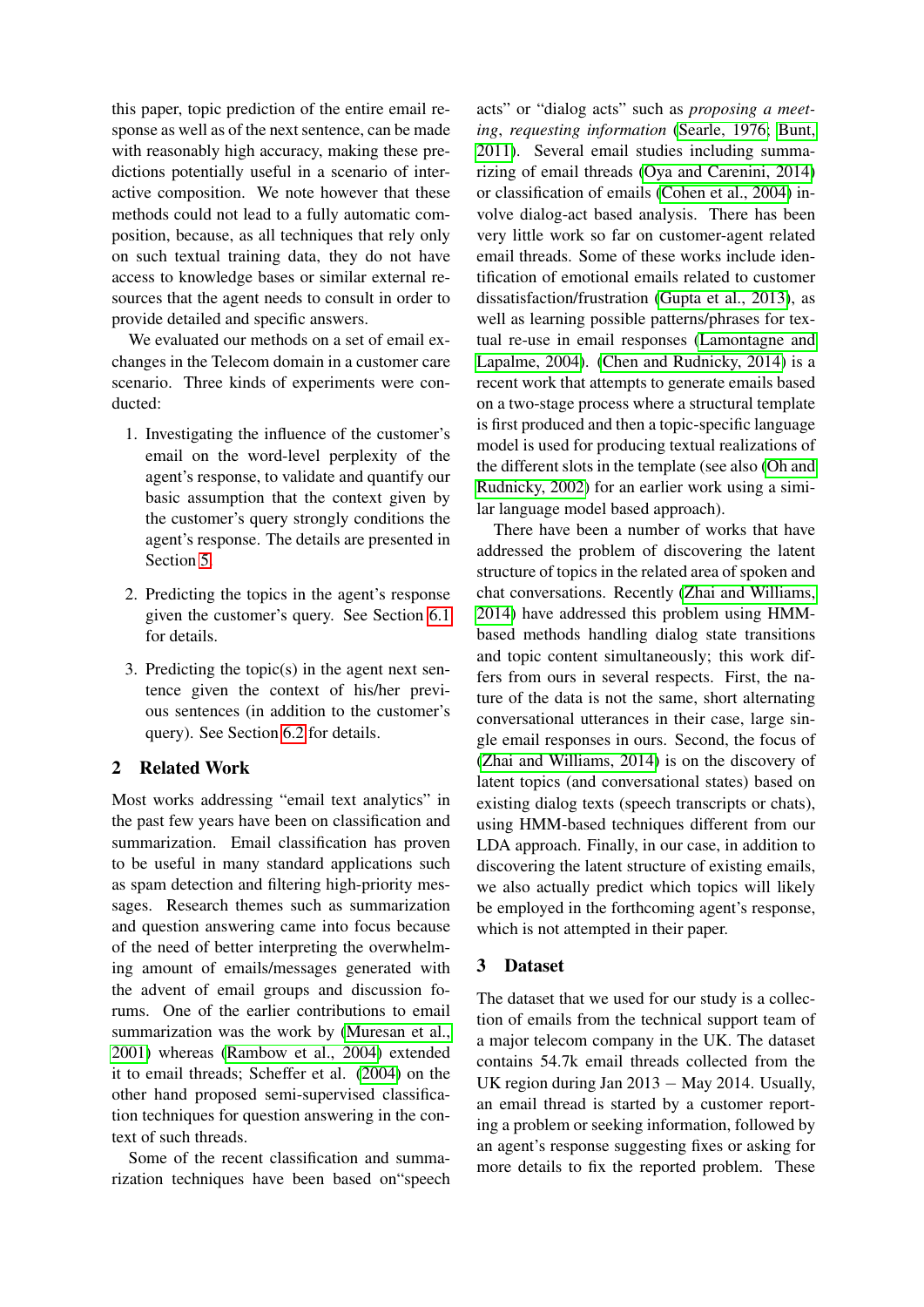threads continue until the problem is solved or the customer is satisfied with the agent's response. An example email conversation between a customer and an agent is given in the left column of Table [3.](#page-4-1) Usually, customer emails are in free form while agent replies have a moderately systematic structure. On average, there are 8 emails in a thread.

| Type                                  | Train |  |                                   | Test |  |  |
|---------------------------------------|-------|--|-----------------------------------|------|--|--|
|                                       |       |  | $\arg T \arg S$ D $\arg T \arg S$ |      |  |  |
| $ $ Customer 38650 68 2.6 9660 72 2.5 |       |  |                                   |      |  |  |
| Agent 38650 221 8.1 9660 220 8.0      |       |  |                                   |      |  |  |

<span id="page-2-0"></span>Table 1: Statistics of the dataset. D =number of emails,  $avgT = average$  number of tokens in each email,  $avg S$  = average number of sentences in email.

For our study, we just considered the first two emails in a thread, namely the original customer's query and the corresponding agent's reply. We have limited our experiments to emails which have at least 10 words for customer emails and 20 words for agent replies. This resulted in 48.3k email threads out of which we used 80% for training and 20% for testing. The statistics concerning the number of documents, as well as their average length in tokens (words) and sentences are given in Table [1.](#page-2-0)

## <span id="page-2-1"></span>4 Extracting Topics and Building a "Silver Standard" based on LDA

As we have explained, we focus on two main tasks:

- Task **T1**: predict the likely overall topics of the whole agent's reply based on the knowledge of the customer's email ;
- Task **T2**: when an agent is writing an email, predict the likely topics of the next sentence, based on the initial query and the additional knowledge of the previous sentences.

However, our training data are not annotated at the level of topics. In order to *synthesize* such an annotation, we use a popular unsupervised technique – Latent Dirichlet Allocation [\(Blei et al.,](#page-8-12) [2003\)](#page-8-12) – for modeling the topic space of various views of the collection. There are potentially three ways for extracting topics in our set of conversations. In the first setting, we keep customer and agent emails separated, identifying distinct topic

models for each collection: a document is a customer email in the first collection, and an agent email in the second collection. We denote by  $\mathcal{M}_C^N$ and  $\mathcal{M}_{A}^{M}$  the topic models trained on customer emails (using  $N$  topics) and agent emails (using M topics) respectively. In the second setting, we concatenate customer and agent emails and identify a unique, common set of topics: so, here, we are considering a collection of documents, where each document is the concatenation of the customer's email and of the agent's reply. The resulting model will be noted as  $\mathcal{M}_{CA}^M$ , where M is the number of topics in the model. In the third setting, instead of considering the whole email as a document, we take each sentence of the email as a separate document when building the topic models. The model is called  $\mathcal{M}_S^M$ . In our case, we built this model from the agent reply messages only, in order to specialize the sentence-level topic model on the agent "'style" and vocabulary.

As outcome of the topic extraction process on the training sets, we have both the topic distribution over the training documents and the word distribution for each topic. Once trained, from these word distributions and the model priors, we can infer a topic distribution for each word of a given test document (this document being an entire email or a single sentence), and by aggregating these individual distributions, a global topic distribution can be derived for the whole test document. We consider these assignments of topic distributions as providing a silver-standard annotation of the documents (a proxy to a supervised "gold standard"). These ascribed annotations will subsequently be used for training our prediction models (using the silver-standard annotations of the training set) and evaluating them (using the silver-standard annotations of the test set). Additionally these topic assignments will not only be used as labels to be predicted, but also as additional features to represent and summarize at the semantic level the content of the customer's query (for task  $T1$ ) and the content of the previous agent sentences for task T2 (see details in Section [6\)](#page-3-2).

We denote a pair of emails of the form customer-query / agent-reply by  $(C_i, A_i)$  and the application of a topic model  $\mathcal{M}_t^n$  to  $C_i$  (resp.  $A_i$ ) by  $\tau_t^n(C_i)$  (resp.  $\tau_t^n(A_i)$ ), with n the number of topics and t the type of model ( $t \in C, A, CA, S$ ), as described here above. The quantity  $\tau_t^n$  is a probability distribution over  $n$  topics and we define the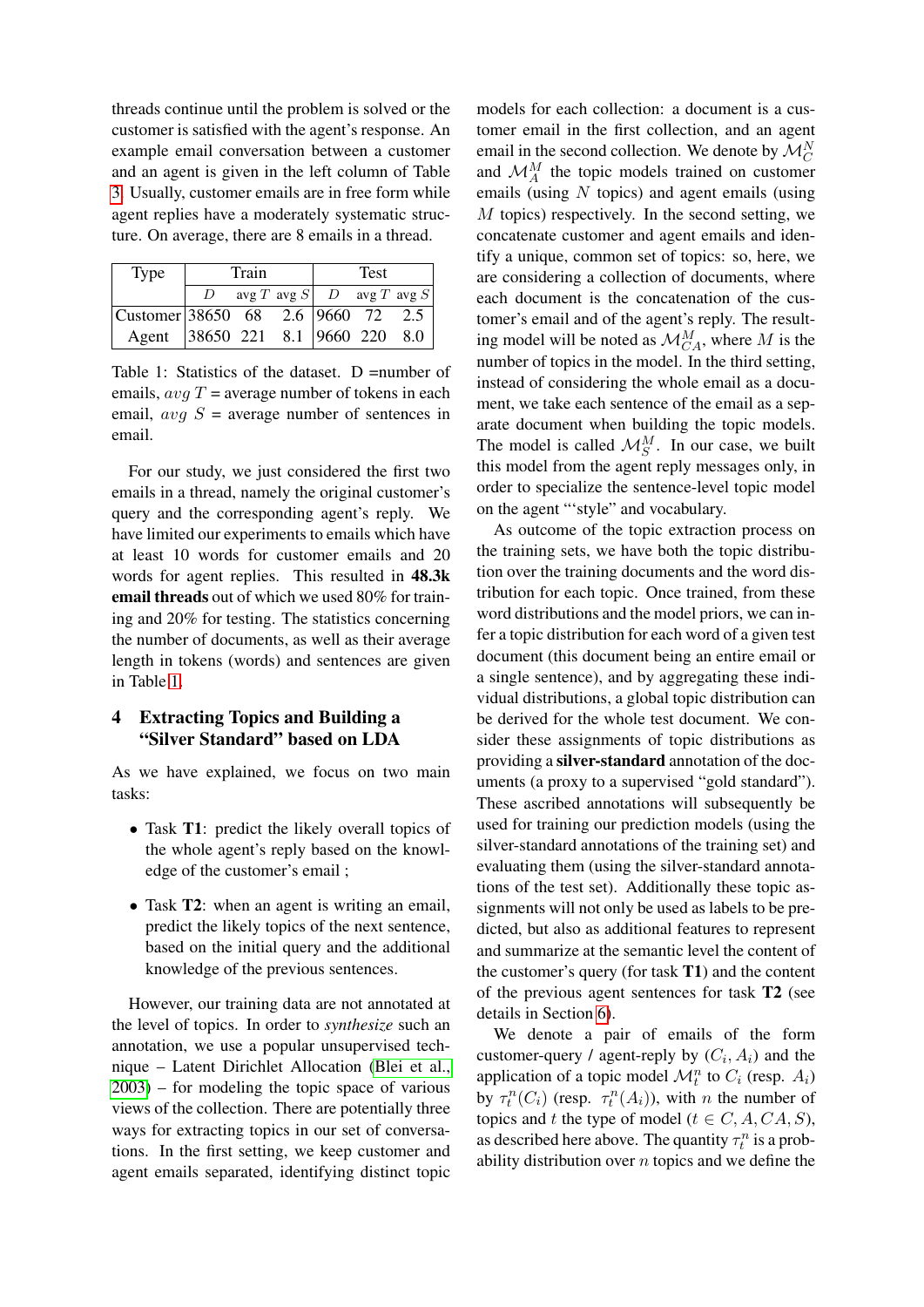dominant topic  $D_t^n$  of a test sample as the topic with the highest probability in this distribution.

In Table [2,](#page-4-2) we present a sample of topics learned using the SENTENCES model ( $\mathcal{M}_{S}^{M}$ ). In the table, we describe each topic with its top ranked words and phrases.

In Table [3,](#page-4-1) we present an example of a query/reply email pair, as well as the corresponding Top-3 highest probability topics and their most representative words/phrases, both for the customer and the agent parts ( $\mathcal{M}_{CA}^{M}$  model, with  $M = 50$ ).



<span id="page-3-3"></span>Figure 1: Percentage of sentences that have a "peaked" topic distribution).

Finally, it should be noted that the SENTENCES model  $(\mathcal{M}_S^M)$  gives rise to more peaked topic distributions compared to the other models. We consider that a distribution is peaked when the probability of its dominant topic is more than 0.5 (that is, more than the aggregated probability of all competing topics) and at least twice larger than that of the second topic. Over the test set, more than 90% of sentences exhibit a peaked distribution when considering the  $\tau_S^M(A_i)$  topic distribution (see Figure [1\)](#page-3-3). This will motivate the use of the dominant topic instead of the whole distribution when solving the task T2, as explained in Section [6.2.](#page-4-0)

## <span id="page-3-0"></span>5 Influence of the Customer Query on the word-level perplexity

We examine the influence of knowing the context of the customer's query on the content of the agent's email. In order to do that, we consider the set of test agent emails and compare the perplexity of the language model based on  $\mathcal{M}_{A}^{M}$  versus the one identified with  $\mathcal{M}_{CA}^M$ . Recall that the model  $\mathcal{M}_{A}^{M}$  infers the probability distribution  $(\tau_{A}^{M}(A_{i}))$ 

over topics by exploiting only the agent emails from the training set, while the model  $\mathcal{M}_{CA}^{M}$  infers a probability distribution  $(\tau_{CA}^M(A_i))$  over topics by exploiting both the customer queries and the agent replies in the training set.

The perplexity scores are computed using the following formulas:

$$
perplexity(\mathbf{A}|\mathcal{M}_A^M) = \exp\left(\frac{-\sum_{i=1}^d \log L(A_i)}{\sum_{i=1}^d N_{A_i}}\right)
$$

$$
perplexity(\mathbf{A}|\mathbf{C}, \mathcal{M}_{CA}^M) = \exp\left(\frac{-\sum_{i=1}^d \log \frac{L(C_i + A_i)}{L(C_i)}\right)}{\sum_{i=1}^d N_{A_i}}
$$
(1)

In these equations, the test set is  $((C_1, A_1), (C_2, A_2), \ldots, (C_d, A_d)),$  with  $A = (A_1, \ldots, A_d)$  and  $C = (C_1, \ldots, C_d)$ ,  $d$  is the number of agent emails in the test set and  $N_{A_i}$  is the total number of words in  $A_i$ . The term  $L(A_i)$  (resp.  $L(C_i)$ ,  $L(C_i + A_i)$ ) is the likelihood of the sequence of words in  $A_i$  (resp.  $C_i$ ,  $C_i + A_i$ , as given by the LDA model  $\mathcal{M}_{A}^{M}$ (resp.  $\mathcal{M}_{CA}^{M}$ ,  $\mathcal{M}_{CA}^{M}$ ).

In Figure [2,](#page-4-3) we present the perplexity scores of the two models. We see that the model which uses the customer's email as context has lower perplexity scores, as could be expected intuitively. This indicates that a generative LDA model has the potential to use the context  $C$  to directly improve the prediction of the *words* in A. However, in this paper, instead of directly trying to predict words (which is strongly connected with the design of the user interface, for instance in the form of semiautomatic word completion), we will focus on the different, but related, problem of predicting the most relevant *topics* in a given context. As topics could be rather easily associated with canned responses (sentences, paragraphs or whole emails), predicting the most relevant topics amounts to recommending the most adequate responses.

### <span id="page-3-2"></span>6 Predicting Relevant Topics of the Agent Response

### <span id="page-3-1"></span>6.1 Topic prediction for the overall agent's email

In this section, we focus on Task T1, namely predicting the topic distribution of the agent response using only the contextual information : the customer query  $C_i$  and its topic distribution  $\tau_{CA}^M(C_i)$ . The choice of the  $\mathcal{M}_{CA}^{M}$  model rather than  $\mathcal{M}_{C}^{N}$ is motivated by the considerations described in the previous section (Section [5\)](#page-3-0). Note that the  $\mathcal{M}_{CA}^{M}$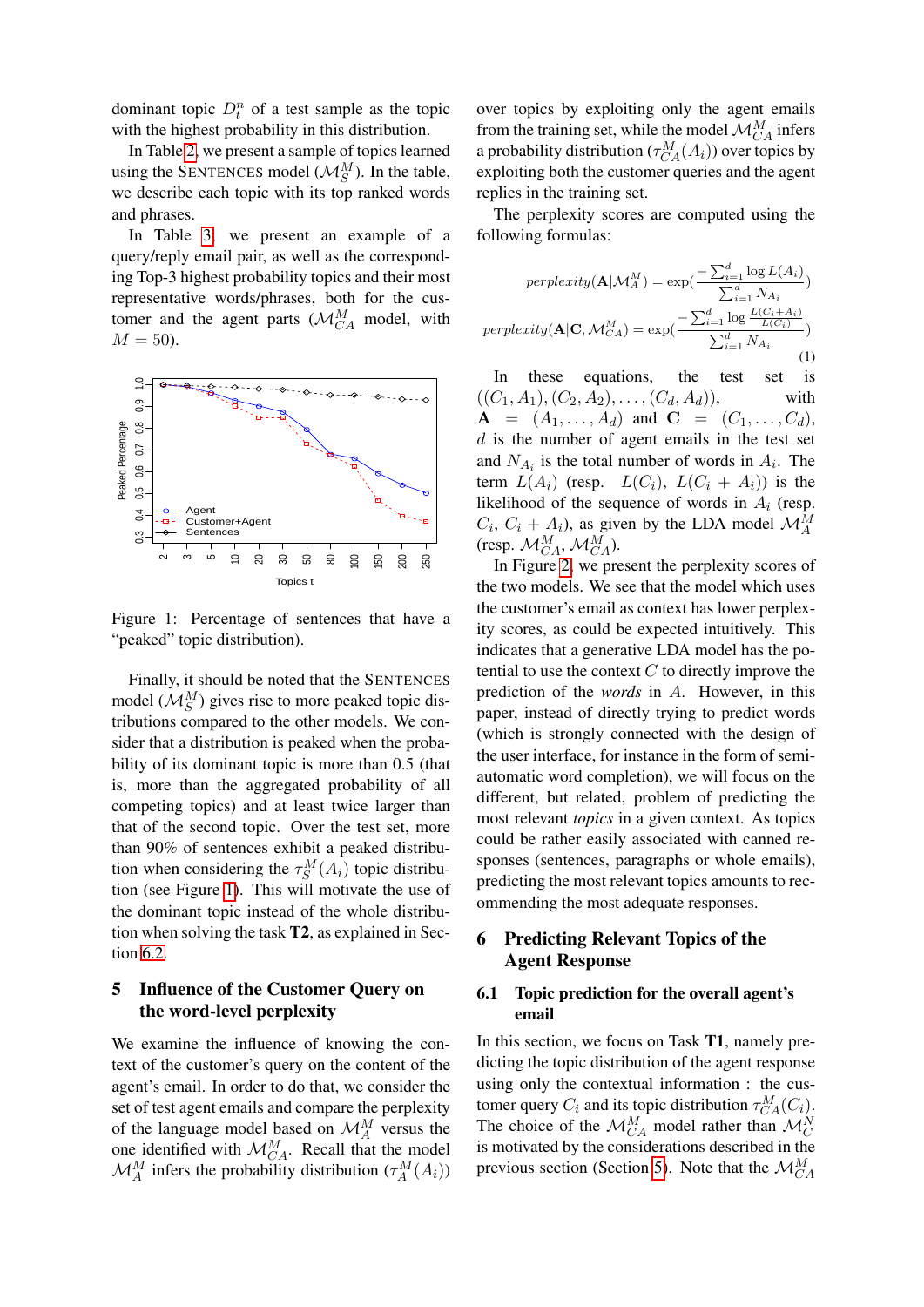| <b>Topic Label</b> | Top words                                                         | <b>Top phrases</b>                                         |
|--------------------|-------------------------------------------------------------------|------------------------------------------------------------|
| Contact            | support, technical, agent, team, write, contact,                  | write team, support agent                                  |
| Feedback           | contact, enquiry, leave, close, enquiry                           | answer query, follow link, close enquiry, leave feedback   |
| Reset              | reset, factory, datum, setting, tap, back, erase, storage         | master reset, perform factory reset                        |
| Repair             | repair, device, book, send, centre, email, back, warranty         | repair center, book device repair                          |
| <b>USB</b>         | usb, connect, cable, pc, charger, device                          | disk drive, default connection type, sync manager          |
| Cache/App          | clear, application, cache, app, datum, setting, delete            | clear cache, manage application, cache partition           |
| OS/Installation    | update, software, system, setting, message, operating             | system software update, installation error                 |
| SD Card            | card, sd, account, save, tap, sim, import, people, application    | sd card, google account, transfer contact, export sim card |
| Liability          | return, charge, liable, un-repaired, device, quote, dispose       | hold liable, free charge, choose pay, return handset       |
| User Account       | tap, account, enter, password, email, setting, step, set, require | username password, email account, secure credentials       |
| Damage             | repair, charge, brand, return, economic, unrepaired               | brand charge, liquid-damaged accessory, return immediately |
| SIM/SD Card        | card, data, sim, sd, phone, store, device, service, online        | test sim card, data remove, insert sim card                |
| Settings           | tap, scroll, screen, setting, home, icon, notification            | home screen, screen tap, notification bar                  |

## <span id="page-4-2"></span>Table 2: Representative words and phrases for different topics

| <b>Email Text</b>                                                                                                                                                  | Topic1            | Topic2                                       | Topic3                                         |
|--------------------------------------------------------------------------------------------------------------------------------------------------------------------|-------------------|----------------------------------------------|------------------------------------------------|
| <b>Customer Query:</b> My mobile x fell out of my pocket and the screen cracked completely, I was wondering screen crack, hard- month ago, phone phone work, month |                   |                                              |                                                |
| whether I am eligible for repair as it is still under the 24 month warranty?                                                                                       | ware              |                                              | operation, month, buy htc, ago, time, problem, |
|                                                                                                                                                                    | smash             |                                              | screen, year ago, phone htc, issue, week,      |
|                                                                                                                                                                    | display, htc, lcd | warranty, contract, day, back                |                                                |
|                                                                                                                                                                    |                   | contact                                      |                                                |
| <b>Agent Response:</b> Thank you for contacting HTC regarding your HTC One X. My name is John and I contact htc, write repair centre, vary leave                   |                   |                                              | feedback,                                      |
| am a Technical Support Agent for the HTC Email Team. I'm sorry to hear that you are experiencing team,                                                             |                   | support depend<br>exchange close             | ticket.                                        |
| difficulties with your device. I understand that the screen is broken. Unfortunately this is not covered by agent, htc regard, rate, physical dam- contact         |                   |                                              | quickly,                                       |
| warranty, so if you wish to have it repaired, you will have to pay a quote. The quotation will be made technical                                                   |                   | support, age, minor liquid, receive feedback |                                                |
| by the repair centre, and it is based on an examination of the handset that is done when it arrives in the contact htc regard                                      |                   | cover warranty                               |                                                |
| repair centre. This is why we are unable to provide you with the amount it would cost to have the display                                                          |                   |                                              |                                                |
| replaced. I hope that I have given you enough information to solve your query. If this is not the case,                                                            |                   |                                              |                                                |
| please do not hesitate to contact us again. If this answer has solved your query, and you have no further                                                          |                   |                                              |                                                |
| questions, you can close this ticket by clicking on the link shown below. On closing the ticket, you will                                                          |                   |                                              |                                                |
| receive an invitation to participate in our Customer Satisfaction Survey. This will only take 1 minute of                                                          |                   |                                              |                                                |
| your time. I wish you a pleasant day.                                                                                                                              |                   |                                              |                                                |

<span id="page-4-1"></span>Table 3: Three dominant topics for Customer and Agent, inferred using email text.



<span id="page-4-3"></span>Figure 2: Perplexity

model is used both to compute synthetic semantic features ( $\tau_{CA}^{M}(C_i)$ ) and to provide a silver standard for the topic prediction  $(\tau_{CA}^M(A_i))$ . The predictor can be written as:

<span id="page-4-4"></span>
$$
\hat{\tau}^M(A_i) = f(\omega(C_i), \tau_{CA}^M(C_i))
$$
 (2)

where  $\omega(C_i)$  represents the bag-of-words of the customer query.

Learning the mapping shown in Equation [2](#page-4-4) could be considered as a structured output learning problem. For solving it, we use an extension of logistic regression that can be trained with soft labels (the silver standard annotations given by  $\tau_{CA}^{M}(A_i)$ , adopting the Kullback-Leibler divergence between  $\hat{\tau}^M(A_i)$  and  $\tau^M_{CA}(A_i)$  as loss function and using a simple Stochastic Descent Gradient algorithm to optimize this loss function. Recall that the silver-standard labels are used both for building the predictor (from the training set) and for assessing the quality of the predicted topic distribution on the test set.

### <span id="page-4-0"></span>6.2 Topic prediction for each sentence of the agent's email

To solve our second task (Task T2), namely predicting the topic distribution of the next sentence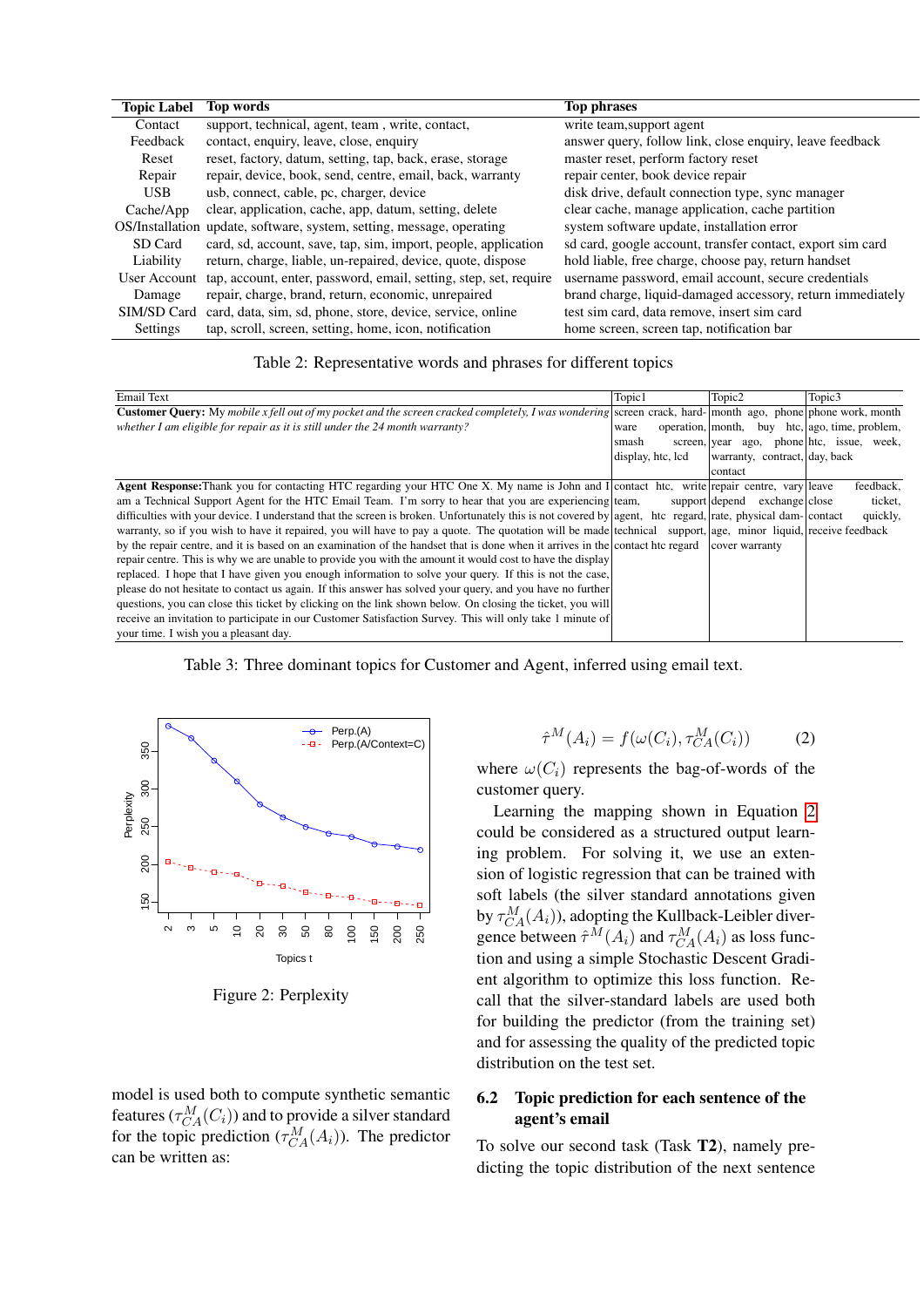of an agent's response, we use the words of the customer query  $C_i$ , its topic distribution  $\tau_{CA}^M(C_i)$ , the words of the current sentence and the topic distribution of the current sentence  $\tau_S^M(A_{i,j})$ . Note that we are making some kind of Markovian assumption for the agent-side content: we consider that the current sentence and its topic distribution is sufficient to predict the topic of the next sentence, given the customer query context. Noting  $A_{i,j}$  the  $j^{th}$  sentence in the agent email  $A_i$ , we then build the predictor as:

<span id="page-5-0"></span>
$$
\hat{\tau}_S^M(A_{i,j+1}) = f(\omega(C_i), \tau_{CA}^M(C_i), \omega(A_{i,j}), \tau_S^M(A_{i,j}), j))
$$
\n(3)

where  $i$  is the sentence position (index), and where  $\omega(C_i)$  and  $\omega(A_i)$  represent the bag-ofwords of the customer and agent emails, respectively.

In practice, as we mentioned in Section [4,](#page-2-1) the topic distributions for sentences using the  $\mathcal{M}_{S}^{M}$ models are highly peaked at the "dominant" topic. So, it makes sense to use  $D_S^M(A_{i,j})$ , the dominant topic of the distribution  $\tau_S^M(A_{i,j})$  instead of the whole distribution. In the same vein, instead of trying to predict the whole topic distribution of the next sentence, it is reasonable to predict only what will be its dominant topic. So, a variant of equation [3](#page-5-0) is:

<span id="page-5-1"></span>
$$
\hat{D}_{S}^{M}(A_{i,j+1}) = f_{D}(\omega(C_{i}), \tau_{CA}^{M}(C_{i}), \omega(A_{i,j}), D_{S}^{M}(A_{i,j}), j))
$$
\n(4)

We use the standard multiclass logistic regression for modeling the function shown in equation [4.](#page-5-1) To be more precise, we build  $M$  different predictors, one for each possible value of the dominant topic of the current sentence  $D_S^M(A_{i,j})$ . Moreover, for  $j=0$ , i.e. for the first sentence, we build a family of simpler "degenerated" models, in the following form:

$$
\hat{D}_S^M(A_{i,1}) = f_D(\omega(C_i), \tau_{CA}^M(C_i))
$$
 (5)

### 7 Evaluation

In this section, we present experimental results, showing how our proposed methods perform in predicting topics of the agent's response. For learning the LDA topic models (as described in section [4\)](#page-2-1), we have used MALLET [\(McCallum,](#page-8-13) [2002\)](#page-8-13) toolkit, with the standard (default) setting.

We evaluate our methods using three metrics:

1. Bhattacharya coefficient [\(Bhattacharya,](#page-8-14) [1943\)](#page-8-14)

Here, we evaluate how close the predicted topic distribution is to the silver-standard topic distribution. For Task T1, we compare  $\hat{\tau}^M(A_i)$  with  $\tau_{CA}^M(A_i)$  for each agent email  $A_i$  of the test set. For Task **T2**, we compare  $\hat{\tau}_S^M(A_{i,j+1})$  with  $\tau_S^M(A_{i,j+1})$  for each sentence  $(j + 1)$  of the agent emails  $A_i$  of the test set. We have also computed more commonly used measures such as KL divergence and they strongly correlate our findings with our Bhattacharya coefficient scores.

2. Text ranking measure (for Task T1)

Instead of directly comparing the probability distributions, we also try to measure how useful is the predicted probability distribution in discriminating the correct agent's response in comparison to a set of  $k-1$  randomly introduced responses from the training set. The  $k$ possible answers are ranked according to the Bhattacharya coefficient between their silverstandard topic distribution and the one predicted from the customer's query email following equation [2.](#page-4-4) We consider here the average Recall@1 measure, i.e. the average number of times where the correct response is ranked first.

3. Dominant topic prediction accuracy (for Task T2)

Here, we examine whether the dominant topic of the silver-standard annotation for the next sentence belongs to the top-K predicted topics. A high accuracy is necessary for ensuring effective topical suggestions for interactive response composition, which is the primary motivation of our work.

#### 7.1 Topic prediction of agent email

In Figure [3,](#page-6-0) we present the average Bhattacharya coefficient over all test emails for different numbers of topics  $(M)$  using the  $\mathcal{M}_{CA}^M$  model.<sup>[1](#page-5-2)</sup> This figure illustrates the trade-off between the difficulty of the task and the usefulness of the model: a higher number of topics corresponds to a more

<span id="page-5-2"></span><sup>&</sup>lt;sup>1</sup>For our purposes, the Bhattacharya coefficient is preferable to other measures of distribution "distance" such as KLdivergence, because it is upper-bounded by 1, and allows easier comparison across distributions of varying dimensions.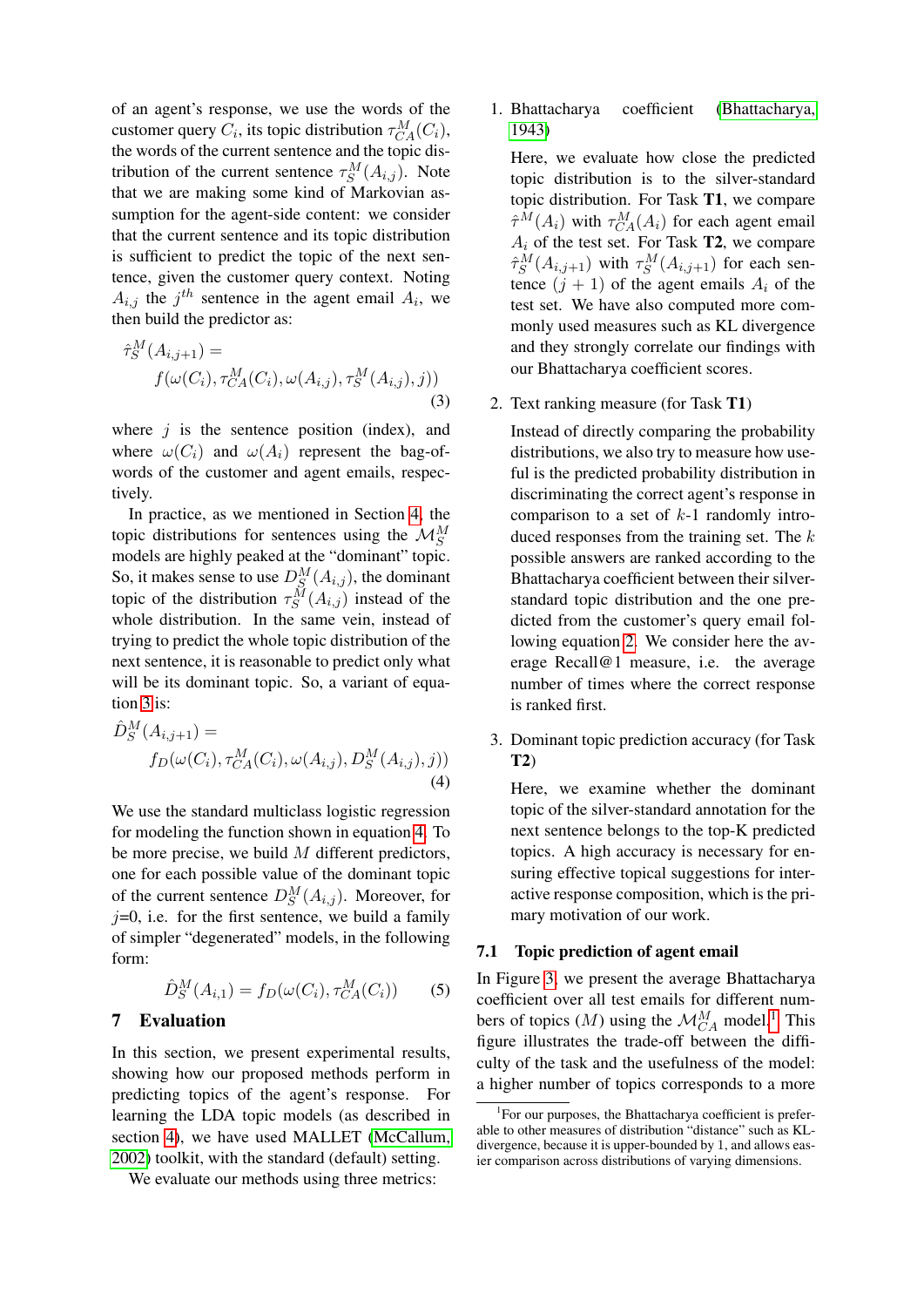fine-grained analysis of the content, with potentially better predictive usefulness, but at the same time it is harder to reach a given level of performance (as measured by the Bhattacharya coefficient) than with a small number of topics. For comparison, we also show a baseline where the prediction of the agent's email topic distribution is simply a copy of the customer's email topic distribution, with a much lower performance.



<span id="page-6-0"></span>Figure 3: Average Bhattacharya coefficient over all test emails. The solid curve shows the B. coefficient between the predicted distribution for the agent's email and the silver standard for that email, the dashed curve is a baseline that predicts that the agent's email has the same distribution as the customer's email.

Figure [4](#page-6-1) gives the evolution of the average Recall@1 measure for  $k = 5$  when the number of topics is changed. In this case, the baseline (a simple random guess) would have given an average Recall@1 equal to 20%. The best performance (Recall@1 =  $52.5\%$ ) is reached when  $M=50$ .



<span id="page-6-1"></span>Figure 4: Text identification accuracy over all test emails.

We have also assessed the average Recall@1

score with varying  $k$  and  $M$  fixed to 50: see Figure [5.](#page-6-2) We see that the text ranking based on the topic distribution prediction is always much higher than the baseline scores.



<span id="page-6-2"></span>Figure 5: Text identification accuracy with varying k.

#### 7.2 Topic Prediction of Next Sentence

We compare the dominant topic prediction accuracy of the proposed approach with other baseline approaches. The baseline approaches that we examined are:

- Uniform: we assign uniform distribution of topics for every sentence in the test set and compare it with silver standard. In other words, we perform a completely random ranking of the topics.
- Average: we assign the same topic distribution for every sentence of the test set; this topic distribution is the global average topic distribution and can be directly derived from the hyper-parameter  $\alpha$  in LDA models by "normalizing" the values of the  $\alpha$  vector (note that, in our case, this hyper-parameter is learned from the training data).

Table [4](#page-7-0) gives the dominant topic prediction accuracy for the "next topic prediction" task, with  $K=1$  (i.e. the relative number of times where the predicted dominant topic corresponds to the dominant topic given by the silver-standard annotation). These values are averaged over all sentences of the test set, irrespective of their position. For this, we have used the predictors given by equation [4](#page-5-1) and fixed the number of topics  $M$  to 50. Note that the standard multi-class logistic regression outputs a probability distribution over the topics, so that we can compute the Bhattacharya coefficient between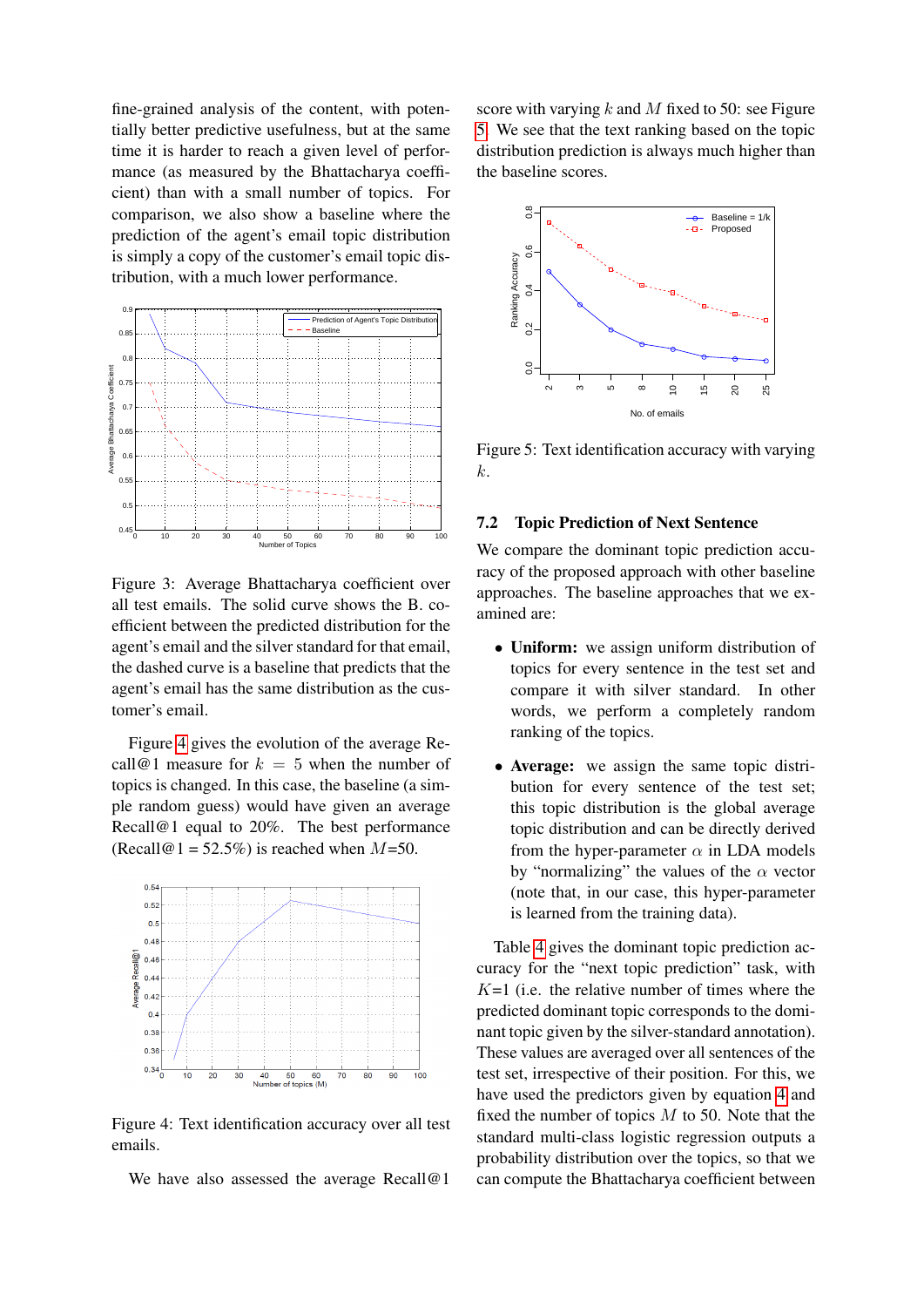this predicted distribution and the silver-standard distribution as well: this information is also given in Table [4.](#page-7-0) To see the relative impact of each type of input features, the table gives the performance for specific subsets of features: the  $\omega(x)$  notation represents the bag-of-word feature vector of text entity x, while  $\tau(x)$  represents the topic distribution vector of text entity  $x$ .

|                                 | Uniform |    | Average  |                                                                                                                  | <b>Proposed</b> |    |
|---------------------------------|---------|----|----------|------------------------------------------------------------------------------------------------------------------|-----------------|----|
| <b>Features</b>                 | DTA     | BC | $DTA$ BC |                                                                                                                  | DTA             | BC |
| $\omega(C_i), \omega(A_{i,j})$  |         |    |          | $\vert 0.02 \vert 0.308 \vert 0.064 \vert 0.334 \vert 0.416 \vert 0.556 \vert$                                   |                 |    |
| $+ position$                    |         |    |          | $0.02$ $0.308$ 0.064 0.334 0.431 0.572                                                                           |                 |    |
| $\tau(C_i), \tau(A_{i,j})$      |         |    |          | $\overline{0.02}$ $\overline{0.308}$ $\overline{0.064}$ $\overline{0.334}$ $\overline{0.450}$ $\overline{0.588}$ |                 |    |
| $+\omega(C_i), \omega(A_{i,j})$ |         |    |          | 0.02 0.308 0.064 0.334 0.451 0.598                                                                               |                 |    |
| +position                       |         |    |          | $0.02$ $0.308$ 0.064 0.334 <b>0.471 0.614</b>                                                                    |                 |    |

<span id="page-7-0"></span>Table 4: Next sentence topic prediction scores, DTA: top-1 Dominant Topic Accuracy, BC: Bhattacharya Coefficient.

We see that the topic prediction accuracy for the next sentence is 0.471, which is much higher than both baselines (Uniform and Average). We can also see that the topic distribution vectors of the current sentence and the customer's query give a higher prediction accuracy (0.450) than using the bag of words features of the context (0.416). When the position of the next sentence is used as a feature, it improves the results indicating that certain topics are more likely to occur at particular positions in the email than at others. The same trend is also seen when we compute the Bhattacharya coefficient (BC) where the predicted topic distribution has a much higher BC than both the uniform distribution as well as the Average distribution.

These results (presented in table [4\)](#page-7-0) illustrate that about half of the predicted topics match with the actual topic (based on silver-standard annotations), which is a significant accuracy in an interactive composition scenario. In Table [5,](#page-7-1) we show the dominant topic prediction accuracies in the top- $K$  predicted topics, with different values of  $K$ . It can be seen that, in an interactive composition scenario where the agent is presented with 5 recommended topics, the agent will be able to recognize the relevant topic in more than 80% of the cases. When the agent is presented with 2 recommended topics, the agent can choose the right topic in 62.5% of the cases. These results are obtained through a combination of all the features, with the topic distribution vectors of the context (current sentence and customer's query) playing an important role.

| <b>Features</b>                 | Dominant Topic in top_K predictions |                               |                                    |                                  |  |  |
|---------------------------------|-------------------------------------|-------------------------------|------------------------------------|----------------------------------|--|--|
|                                 |                                     |                               |                                    | $K = 1   K = 2   K = 5   K = 10$ |  |  |
| $\omega(C_i), \omega(A_{i,j})$  |                                     | $0.416$   $0.532$   $0.722$   |                                    | 0.851                            |  |  |
| $+ position$                    |                                     |                               | $0.431 \mid 0.563 \mid 0.735 \mid$ | 0.858                            |  |  |
| $\tau(C_i), \tau(A_{i,j})$      |                                     | $0.450 \mid 0.623 \mid 0.795$ |                                    | 0.893                            |  |  |
| $+\omega(C_i), \omega(A_{i,j})$ |                                     | 0.451   0.610   0.794         |                                    | 0.901                            |  |  |
| $+position$                     |                                     | 0.471   0.625   0.802         |                                    | 0.901                            |  |  |

<span id="page-7-1"></span>Table 5: Next sentence dominant topic accuracy scores w.r.t top\_K predictions.

#### 8 Conclusion and Future Work

We have presented new unsupervised models for discovering discourse structures of email replies in customer-agent oriented email systems, and have evaluated their predictive ability on a real-world Contact-Center email dataset, at the global and local levels. Our experiments indicate the potential of these techniques for an interactive scenario where the agent is guided in the selection of whole emails or individual sentences based on predicted topics.

Still, numerous interesting avenues could be investigated further. One natural extension of our work would be to consider *Multi-dimensional* LDA models in the sense of [\(Paul and Dredze,](#page-8-15) [2013\)](#page-8-15), which are able to detect topics along different semantic aspects, which would be very useful for disentangling several dimensions that we currently do not distinguish, such as: which issue is being talked about, what is the device concerned, at what stage of a conversation we are, and so on.

Another extension would be to examine prediction models that go beyond the Markovian assumption, by exploiting topic dependencies at a longer distance than one sentence.

The intended application of this work requires developing a user interface, which has implications on the models (level of granularity, number of topics, ...), as well as going beyond the identification of topics towards the interactive generation of actual texts. Ultimately, we want to be able to automatically recognize what is the most relevant response in a given context, not only because it was often given by agents in similar contexts, but because this response will lead to the fastest and more efficient way of solving the customer's problem: we should then couple and solve jointly the topic modelling/prediction task with a sequential optimization problem.